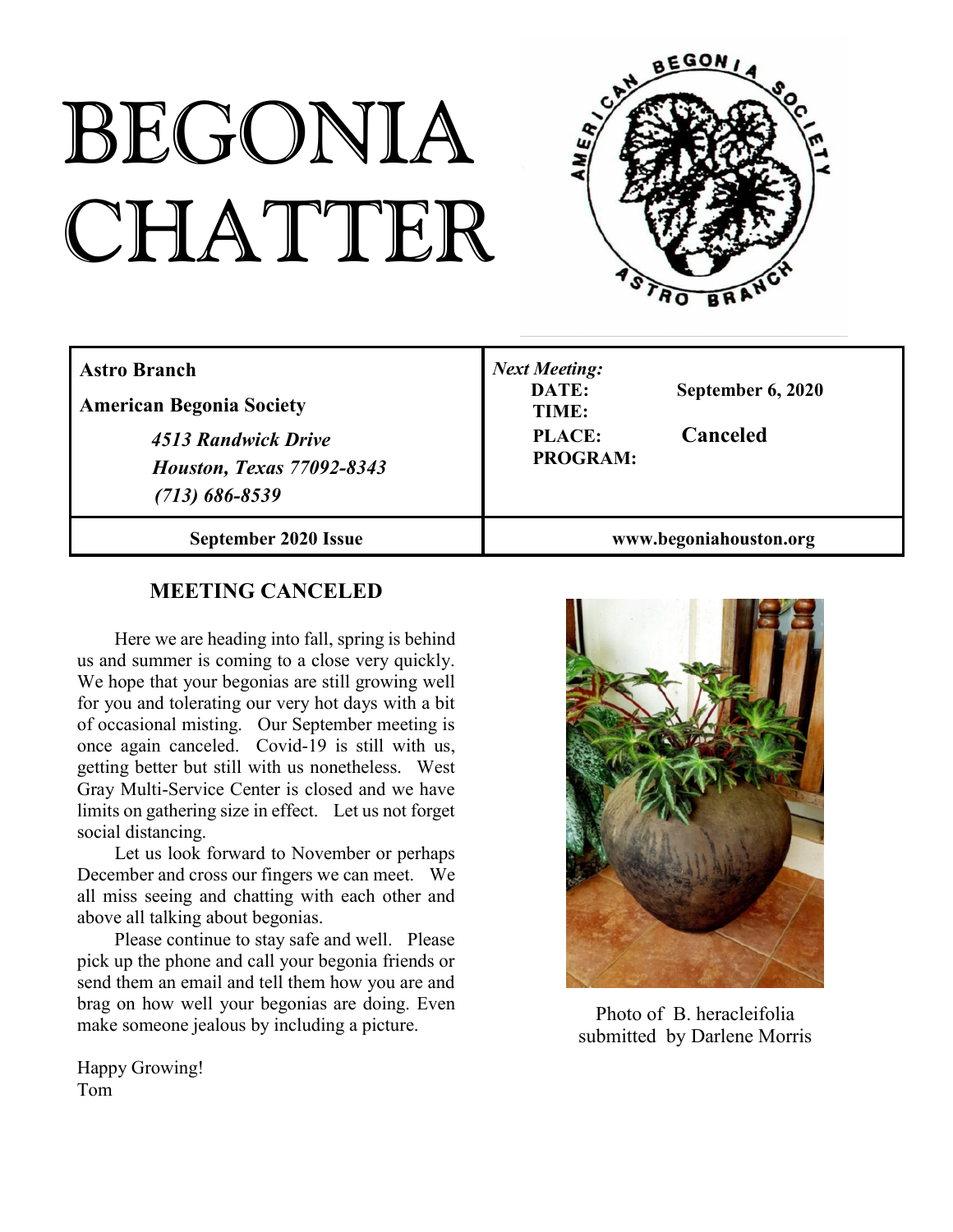# **WEATHER FORECAST FOR SEPTEMBER 2020**

According to the United States Weather Service, Houston and the surrounding areas fall in Region 7 of the National Weather Map. Here is what they predict for the month of September

Our temperatures will be slightly above normal and our precipitation will be near normal. Our average temperature should range from 74 degrees in the North to 80 degrees in the South. Our coolest temperatures for September will be September 5<sup>th</sup> thru 9<sup>th</sup>, 18<sup>th</sup> thru 21<sup>st</sup> and 29<sup>th</sup> &  $30<sup>th</sup>$ . Our warmest temperatures for September will be September 1<sup>st</sup> thru  $4<sup>th</sup>$ , 11<sup>th</sup> thru  $16<sup>th</sup>$  and  $23^{\text{rd}}$  thru  $27^{\text{th}}$ . There will be a moderate hurricane threat early in the month becoming high at mid-month. There will only be a few showers and thunderstorms over the region, otherwise, at about 4 day internals Precipitation will be most wide spread along the Gulf.

*(The weather forecast above is taken from the Harris Farmer's Almanac for 2020)*

### **HAPPY BIRTHDAY TO YOU!**

Happy Birthday wishes to all our members born in September. We hope your special day is truly a special one.

| Marce Ace Pamisa | September $30th$ |
|------------------|------------------|
| Pat Perry        | September $1st$  |
| Kenny Wilkerson  | September $8th$  |
| Susan Willis     | September $30th$ |

*"Take a few moments to remember all the good things you've seen and done, ways you've grown and things you've learned. Celebrate your memories and your dreams…everything that has made you the wonderful person you are."*

#### *"Happy Birthday"*



B. henryi @ Galloway Garden, N.C.

## **PRUNING, PLANTING AND TRANSPLANTING**

#### **September**

| $2nd$ & $3rd$                                 | Pisces    |
|-----------------------------------------------|-----------|
| $7^{\text{th}}$ & $8^{\text{th}}$             | Taurus    |
| $12^{th}$ & $13^{th}$                         | Cancer    |
| $20^{th}$ & $21^{st}$                         | Scorpio   |
| $24^{\rm th}$ , $25^{\rm th}$ & $26^{\rm th}$ | Capricorn |
| $29^{th}$ & $30^{th}$                         | Pisces    |

#### **October**

| $2^{\text{nd}}$ & $3^{\text{rd}}$                      | Pisces    |
|--------------------------------------------------------|-----------|
| $7^{\text{th}}$ & $8^{\text{th}}$                      | Taurus    |
| $12^{th}$ & $13^{th}$                                  | Cancer    |
| $20^{th}$ & $21^{st}$                                  | Scorpio   |
| $24^{\text{th}}$ , $25^{\text{th}}$ & $26^{\text{th}}$ | Capricorn |
| $29^{th}$ & $20^{th}$                                  | Pisces    |

\*\*\* Planting and Transplanting are best done in Cancer, Scorpio and Pisces with Cancer being the best.

\*\*\* Best Pruning for quick growth is first in Taurus and then in Capricorn.

(The pruning, planting and transplanting dates above have been taken from the **Harris Farmer's Almanac for 2020**)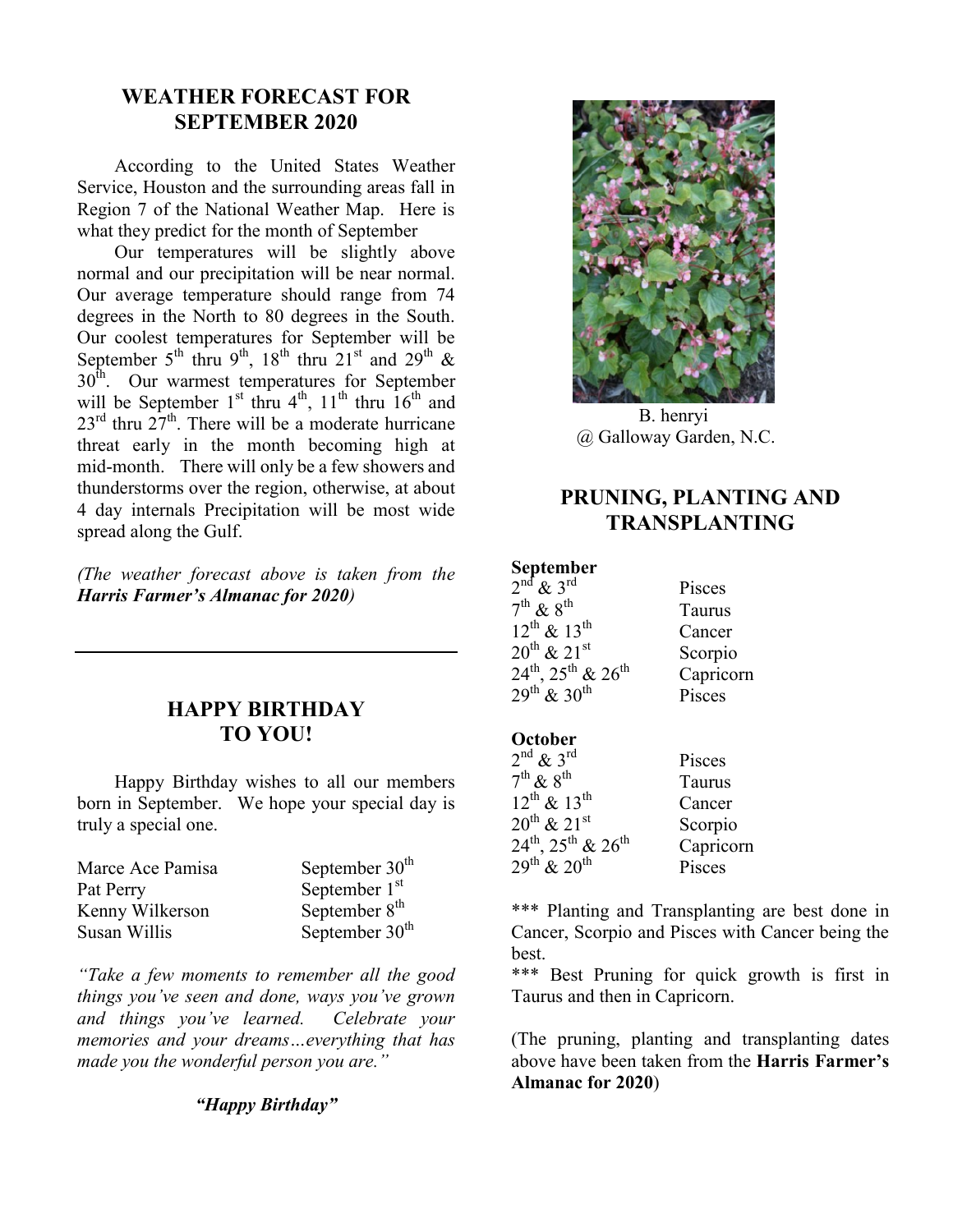

# **No Vacancy: The Necessary Art of Culling Or What to do when your Begonia Collection Explodes**

#### **By Dianna Wilkerson, Fred A. Barkley Branch**

Don't be too hard on yourself. It happens to everyone at some point. You tell yourself that it's just one cross. Just one! But it doesn't end there does it? Why no. Just one more, then another. Like an addiction be it potato chips or stiletto heels, you always need one more. Before you know it, you're awash in tiny green babies created by your own hand. You have 8,349 begonia babies vying for the same four square feet of space you can actually dedicate to them. Obviously they all can't stay. But how do you decide who lives and who dies? How can you make decisions like this without finding yourself in therapy for the next three years? Never fear. There is a way that doesn't involve psychoactive medication.

The first principle is to make haste slowly. A frightening number of plants will look exactly the same until the first real leaves come in. This usually doesn't happen until about 5 or 6 months along. Don't start culling too soon lest you pitch a plant that is truly unique and worth keeping. The best plant you have may be the last one to show its individuality. Give them a chance to show you what they are.

One of the most important personality characteristics in plants is the ability (or not) to resist disease. Mildew is a prime concern. Your fellow growers and the buying public will curse your name forever if you bring them a stunningly beautiful plant that drops its leaves every other week due to mildew damage. A regular regime of spraying might mitigate some problems, but consider that not all people are comfortable spraying their plants. A lovely plant that remains perpetually damaged from disease is not so lovely after all.

Keep in mind what you are looking for from the cross to begin with. Are you looking something radically different from either plant? Are you looking for something similar, but with a different bloom color? As you see plant that fail to meet your morphological criteria in one way or another, cull them.

After disease resistance and morphological characteristics consider overall vigor. As you look at the overall group, there will be those who are growing like mad, that are middling along and those that are alive , but aren't happy about it. The ones who are merely existing should be culled

Once you have whittled your rag tag band down to the ones you think may be worth keeping, inflict them on your friends by propagating enough of them to parcel out around the country. After about six months, call them up and see if your friends will still speak to you. Ask for feedback. Did it die? Take over the greenhouse? Stare at them sullenly? Whine and demand special treatment? Are their friends laughing at them or stealing cuttings of it? It's not an easy process. No one said it would be. Don't give up. If you're having a hard time making the tough choices, call a fellow begonia obsessed friend and lean on them when it gets rough. Keep your wits about you and remember that throwing out plant material does NOT make you a bad person, even though you may feel like scum on the bottom of the ocean. Keep the faith and keep growing.

*(This article was taken from Volume 75 September/October 2008 issue of the Begonian page165)*